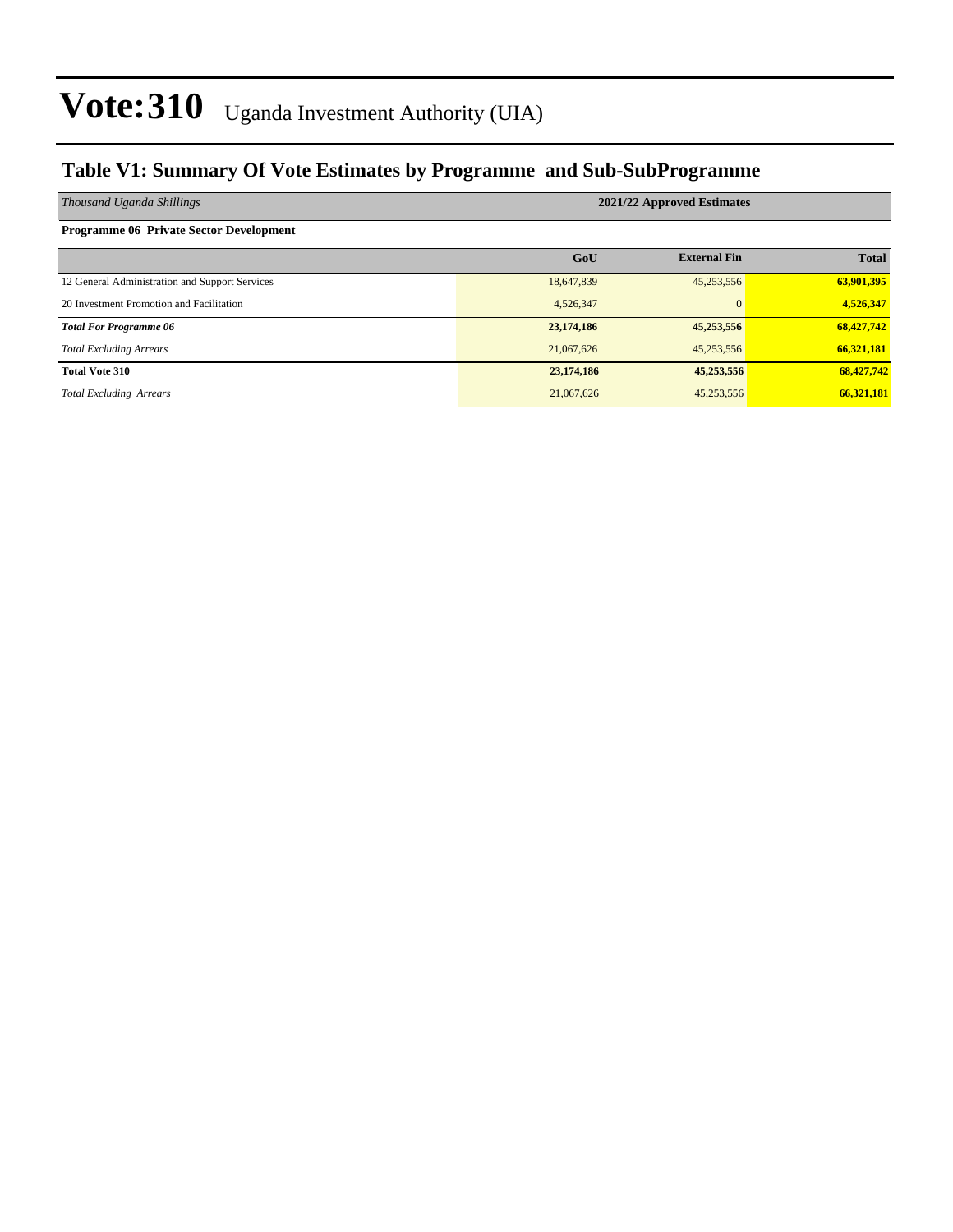### **Table V2: Summary Of Vote Estimates by Sub-SubProgramme,Department and Project**

| Thousand Uganda Shillings                                                 |                  | 2020/21 Approved Budget<br>2021/22 Approved Estimates |                  |              |                |                               |              |
|---------------------------------------------------------------------------|------------------|-------------------------------------------------------|------------------|--------------|----------------|-------------------------------|--------------|
| Sub-SubProgramme 12 General Administration and Support Services           |                  |                                                       |                  |              |                |                               |              |
| <b>Recurrent Budget Estimates</b>                                         | <b>Wage</b>      | Non-Wage                                              | <b>AIA</b>       | <b>Total</b> | <b>Wage</b>    | <b>Non-Wage</b>               | <b>Total</b> |
| 01 Administration and Support Services                                    | 4,203,399        | 5,207,110                                             | $\overline{0}$   | 9,410,509    | 6,832,618      | 7,636,893                     | 14,469,511   |
| <b>Total Recurrent Budget Estimates for Sub-</b><br><b>SubProgramme</b>   | 4,203,399        | 5,207,110                                             | $\bf{0}$         | 9,410,509    | 6,832,618      | 7,636,893                     | 14,469,511   |
| <b>Development Budget Estimates</b>                                       | <b>GoU Dev't</b> | <b>External Fin</b>                                   | <b>AIA</b>       | <b>Total</b> |                | <b>GoU Dev't External Fin</b> | <b>Total</b> |
| 0994 Development of Industrial Parks                                      | $\mathbf{0}$     | 155,552,402                                           | $\boldsymbol{0}$ | 155,552,402  | 272,470        | 45,253,556                    | 45,526,025   |
| 1624 Retooling of Uganda Investment Authority                             | 3,909,348        | $\mathbf{0}$                                          | $\overline{0}$   | 3,909,348    | 3,905,859      | $\overline{0}$                | 3,905,859    |
| <b>Total Development Budget Estimates for Sub-</b><br><b>SubProgramme</b> | 3,909,348        | 155,552,402                                           | $\bf{0}$         | 159,461,751  | 4,178,329      | 45,253,556                    | 49,431,884   |
|                                                                           | GoU              | <b>External Fin</b>                                   | <b>AIA</b>       | <b>Total</b> | GoU            | <b>External Fin</b>           | <b>Total</b> |
| <b>Total For Sub-SubProgramme 12</b>                                      | 13,319,857       | 155,552,402                                           | $\bf{0}$         | 168,872,259  | 18,647,839     | 45,253,556                    | 63,901,395   |
| <b>Total Excluding Arrears</b>                                            | 13,297,579       | 155,552,402                                           | $\boldsymbol{0}$ | 168,849,981  | 16,541,279     | 45,253,556                    | 61,794,834   |
| Sub-SubProgramme 20 Investment Promotion and Facilitation                 |                  |                                                       |                  |              |                |                               |              |
| <b>Recurrent Budget Estimates</b>                                         | <b>Wage</b>      | Non-Wage                                              | <b>AIA</b>       | <b>Total</b> | <b>Wage</b>    | Non-Wage                      | <b>Total</b> |
| 02 Investment Promotion                                                   | $\Omega$         | 329,026                                               | $\mathbf{0}$     | 329,026      | $\mathbf{0}$   | 513,445                       | 513,445      |
| 03 Investment Facilitation                                                | 0                | 345,827                                               | $\boldsymbol{0}$ | 345,827      | $\mathbf{0}$   | 332,928                       | 332,928      |
| 04 One Stop Centre                                                        | 0                | 4,161,460                                             | $\mathbf{0}$     | 4,161,460    | $\overline{0}$ | 2,399,332                     | 2,399,332    |
| 05 Small and Medium Size Enterprises                                      | $\Omega$         | 505.607                                               | $\mathbf{0}$     | 505,607      | $\mathbf{0}$   | 589,703                       | 589,703      |
| 06 Industrial park facilitation services                                  | $\mathbf{0}$     | 689,861                                               | $\boldsymbol{0}$ | 689,861      | $\mathbf{0}$   | 690,940                       | 690,940      |
| <b>Total Recurrent Budget Estimates for Sub-</b><br><b>SubProgramme</b>   | $\bf{0}$         | 6,031,780                                             | $\bf{0}$         | 6,031,780    | $\bf{0}$       | 4,526,347                     | 4,526,347    |
|                                                                           | GoU              | <b>External Fin</b>                                   | <b>AIA</b>       | <b>Total</b> | GoU            | <b>External Fin</b>           | <b>Total</b> |
| <b>Total For Sub-SubProgramme 20</b>                                      | 6,031,780        | $\mathbf{0}$                                          | $\bf{0}$         | 6,031,780    | 4,526,347      | $\mathbf{0}$                  | 4,526,347    |
| <b>Total Excluding Arrears</b>                                            | 6,031,780        | $\boldsymbol{0}$                                      | $\boldsymbol{0}$ | 6,031,780    | 4,526,347      | $\overline{0}$                | 4,526,347    |
| <b>Total Vote 310</b>                                                     | 19,351,637       | 155,552,402                                           | $\bf{0}$         | 174,904,040  | 23,174,186     | 45,253,556                    | 68,427,742   |
| <b>Total Excluding Arrears</b>                                            | 19.329.359       | 155.552.402                                           | $\mathbf{0}$     | 174,881,762  | 21.067.626     | 45,253,556                    | 66.321.181   |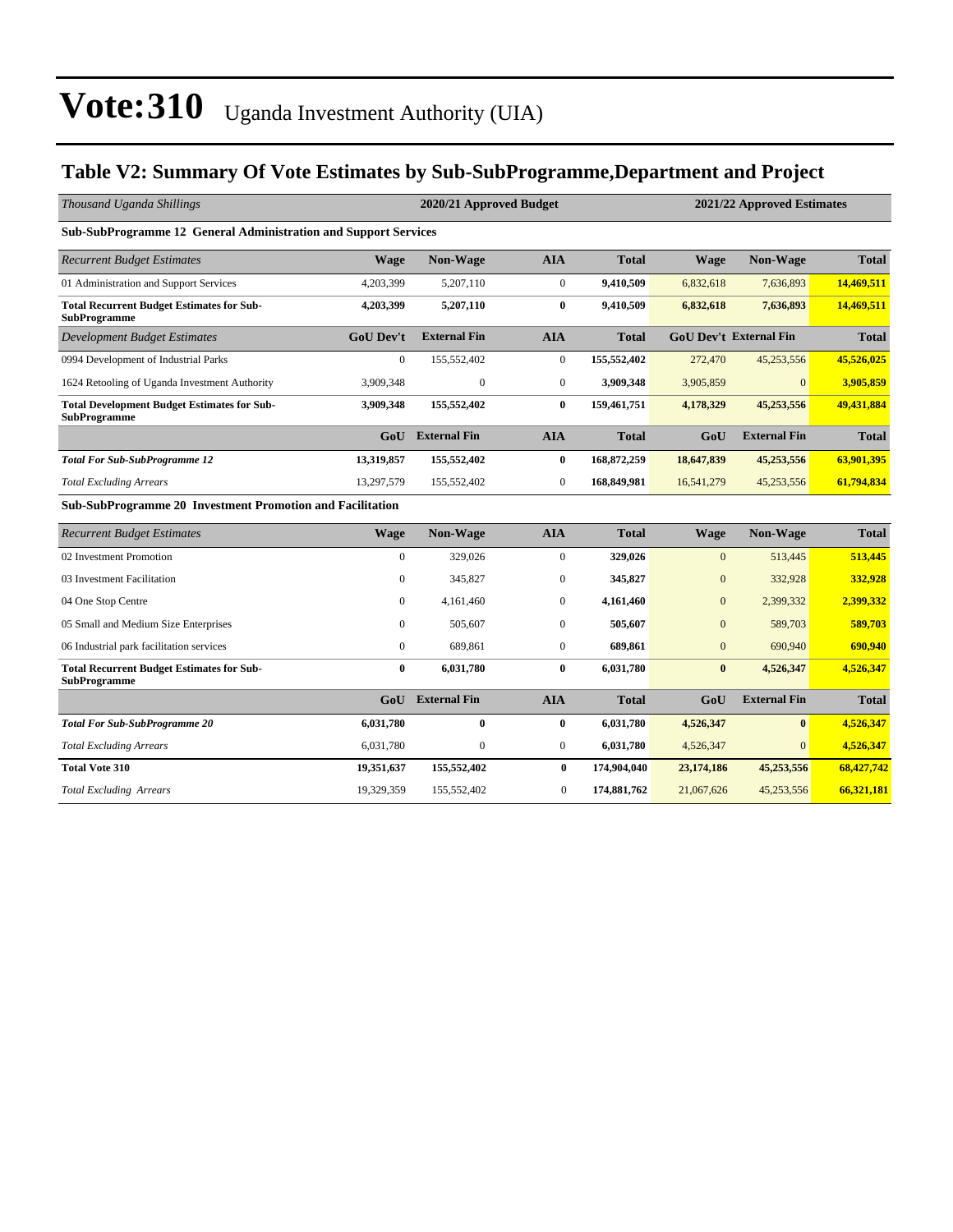### **Table V3: Summary Vote Estimates by Item**

| Thousand Uganda Shillings                                   |            | 2020/21 Approved Budget<br>2021/22 Approved Estimates |          |              |            |                     |              |
|-------------------------------------------------------------|------------|-------------------------------------------------------|----------|--------------|------------|---------------------|--------------|
|                                                             | GoU        | External Fin                                          | AIA      | <b>Total</b> | GoU        | <b>External Fin</b> | <b>Total</b> |
| <b>Employees, Goods and Services (Outputs Provided)</b>     | 15,423,500 | 81,500,000                                            | $\bf{0}$ | 96,923,500   | 17,161,767 | 45,253,556          | 62,415,322   |
| 211102 Contract Staff Salaries                              | 4,053,399  | $\bf{0}$                                              | $\bf{0}$ | 4,053,399    | 6,682,618  | $\bf{0}$            | 6,682,618    |
| 211103 Allowances (Inc. Casuals, Temporary)                 | 587,470    | $\bf{0}$                                              | $\bf{0}$ | 587,470      | 725,817    | $\bf{0}$            | 725,817      |
| 211105 Missions staff salaries                              | 150,000    | $\bf{0}$                                              | $\bf{0}$ | 150,000      | 150,000    | $\bf{0}$            | 150,000      |
| 212101 Social Security Contributions                        | 405,340    | $\bf{0}$                                              | $\bf{0}$ | 405,340      | 593,863    | $\bf{0}$            | 593,863      |
| 213001 Medical expenses (To employees)                      | 225,276    | $\bf{0}$                                              | $\bf{0}$ | 225,276      | 301,000    | $\bf{0}$            | 301,000      |
| 213002 Incapacity, death benefits and funeral expenses      | 5,000      | $\bf{0}$                                              | $\bf{0}$ | 5,000        | 10,000     | $\bf{0}$            | 10,000       |
| 213003 Retrenchment costs                                   | 10,000     | $\bf{0}$                                              | $\bf{0}$ | 10,000       | 10,000     | $\bf{0}$            | 10,000       |
| 213004 Gratuity Expenses                                    | 810,680    | $\bf{0}$                                              | $\bf{0}$ | 810,680      | 1,327,726  | $\bf{0}$            | 1,327,726    |
| 221001 Advertising and Public Relations                     | 267,770    | $\bf{0}$                                              | $\bf{0}$ | 267,770      | 279,500    | $\bf{0}$            | 279,500      |
| 221002 Workshops and Seminars                               | 502,999    | $\bf{0}$                                              | $\bf{0}$ | 502,999      | 206,700    | $\bf{0}$            | 206,700      |
| 221003 Staff Training                                       | 347,670    | $\bf{0}$                                              | $\bf{0}$ | 347,670      | 186,979    | $\bf{0}$            | 186,979      |
| 221005 Hire of Venue (chairs, projector, etc)               | 104,000    | $\bf{0}$                                              | $\bf{0}$ | 104,000      | 70,100     | $\bf{0}$            | 70,100       |
| 221007 Books, Periodicals & Newspapers                      | 6,600      | $\bf{0}$                                              | $\bf{0}$ | 6,600        | 10,506     | $\bf{0}$            | 10,506       |
| 221008 Computer supplies and Information Technology<br>(TT) | 21,600     | $\bf{0}$                                              | $\bf{0}$ | 21,600       | 40,000     | $\bf{0}$            | 40,000       |
| 221009 Welfare and Entertainment                            | 465,374    | $\bf{0}$                                              | $\bf{0}$ | 465,374      | 350,998    | $\bf{0}$            | 350,998      |
| 221011 Printing, Stationery, Photocopying and Binding       | 196,876    | $\bf{0}$                                              | $\bf{0}$ | 196,876      | 154,060    | $\bf{0}$            | 154,060      |
| 221012 Small Office Equipment                               | 11,250     | $\bf{0}$                                              | $\bf{0}$ | 11,250       | 12,500     | $\bf{0}$            | 12,500       |
| 221014 Bank Charges and other Bank related costs            | 2,000      | $\bf{0}$                                              | $\bf{0}$ | 2,000        | 2,000      | $\bf{0}$            | 2,000        |
| 221017 Subscriptions                                        | 106,134    | $\bf{0}$                                              | $\bf{0}$ | 106,134      | 170,634    | $\bf{0}$            | 170,634      |
| 222001 Telecommunications                                   | 70,710     | $\bf{0}$                                              | $\bf{0}$ | 70,710       | 165,449    | $\bf{0}$            | 165,449      |
| 222002 Postage and Courier                                  | 9,400      | $\bf{0}$                                              | $\bf{0}$ | 9,400        | 2,400      | $\bf{0}$            | 2,400        |
| 222003 Information and communications technology<br>(ICT)   | 474,240    | $\bf{0}$                                              | $\bf{0}$ | 474,240      | 381,503    | $\bf{0}$            | 381,503      |
| 223001 Property Expenses                                    | 13,000     | $\bf{0}$                                              | $\bf{0}$ | 13,000       | 53,000     | $\bf{0}$            | 53,000       |
| 223003 Rent – (Produced Assets) to private entities         | 1,460,000  | $\bf{0}$                                              | $\bf{0}$ | 1,460,000    | 850,575    | $\bf{0}$            | 850,575      |
| 223004 Guard and Security services                          | 122,392    | $\bf{0}$                                              | $\bf{0}$ | 122,392      | 140,840    | $\bf{0}$            | 140,840      |
| 223005 Electricity                                          | 78,000     | $\bf{0}$                                              | $\bf{0}$ | 78,000       | 62,000     | $\bf{0}$            | 62,000       |
| 223006 Water                                                | 12,000     | $\bf{0}$                                              | $\bf{0}$ | 12,000       | 26,400     | $\bf{0}$            | 26,400       |
| 223007 Other Utilities- (fuel, gas, firewood, charcoal)     | 4,800      | 0                                                     | $\bf{0}$ | 4,800        | 5,000      | $\bf{0}$            | 5,000        |
| 224004 Cleaning and Sanitation                              | 0          | 0                                                     | $\bf{0}$ | 0            | 24,000     | $\bf{0}$            | 24,000       |
| 224005 Uniforms, Beddings and Protective Gear               | 0          | $\bf{0}$                                              | $\bf{0}$ | 0            | 21,600     | $\bf{0}$            | 21,600       |
| 225001 Consultancy Services- Short term                     | 1,487,764  | $\bf{0}$                                              | $\bf{0}$ | 1,487,764    | 1,298,740  | $\bf{0}$            | 1,298,740    |
| 225002 Consultancy Services-Long-term                       | 1,308,000  | $\bf{0}$                                              | $\bf{0}$ | 1,308,000    | 1,339,000  | $\bf{0}$            | 1,339,000    |
| 226001 Insurances                                           | 90,000     | 0                                                     | $\bf{0}$ | 90,000       | 117,568    | $\bf{0}$            | 117,568      |
| 226002 Licenses                                             | 308,000    | $\bf{0}$                                              | $\bf{0}$ | 308,000      | 27,786     | $\bf{0}$            | 27,786       |
| 227001 Travel inland                                        | 330,433    | $\bf{0}$                                              | $\bf{0}$ | 330,433      | 226,182    | $\bf{0}$            | 226,182      |
| 227002 Travel abroad                                        | 558,563    | 0                                                     | $\bf{0}$ | 558,563      | 96,000     | $\bf{0}$            | 96,000       |
| 227004 Fuel, Lubricants and Oils                            | 304,874    | $\bf{0}$                                              | $\bf{0}$ | 304,874      | 501,493    | $\bf{0}$            | 501,493      |
| 228001 Maintenance - Civil                                  | 239,087    | $\bf{0}$                                              | $\bf{0}$ | 239,087      | 250,000    | $\bf{0}$            | 250,000      |
| 228002 Maintenance - Vehicles                               | 126,800    | $\boldsymbol{0}$                                      | $\bf{0}$ | 126,800      | 172,231    | $\bf{0}$            | 172,231      |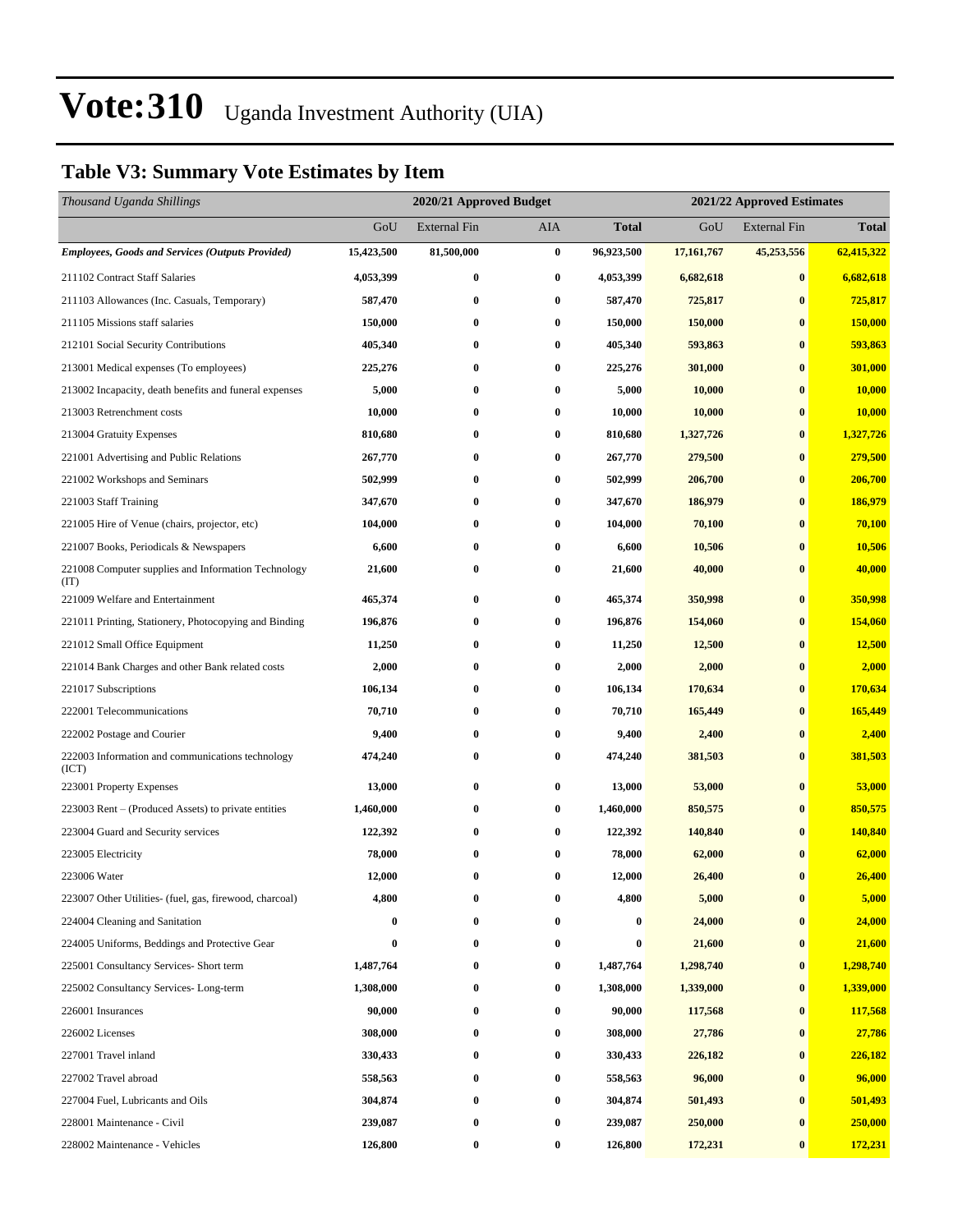| 228003 Maintenance - Machinery, Equipment &<br>Furniture           | 146,000    | $\mathbf{0}$ | 0              | 146,000     | 80,000     | $\mathbf{0}$ | 80,000     |
|--------------------------------------------------------------------|------------|--------------|----------------|-------------|------------|--------------|------------|
| 228004 Maintenance – Other                                         | $\bf{0}$   | $\bf{0}$     | $\bf{0}$       | $\bf{0}$    | 35,000     | $\mathbf{0}$ | 35,000     |
| 281503 Engineering and Design Studies & Plans for<br>capital works | $\bf{0}$   | 75,000,000   | $\bf{0}$       | 75,000,000  | $\bf{0}$   | 38,753,556   | 38,753,556 |
| 281504 Monitoring, Supervision & Appraisal of Capital<br>work      | $\bf{0}$   | 6,500,000    | $\bf{0}$       | 6,500,000   | $\bf{0}$   | 6,500,000    | 6,500,000  |
| <b>Investment</b> (Capital Purchases)                              | 3,905,859  | 74,052,402   | $\bf{0}$       | 77,958,261  | 3,905,859  | $\bf{0}$     | 3,905,859  |
| 311101 Land                                                        | 120,000    | $\bf{0}$     | $\mathbf{0}$   | 120,000     | 120,000    | $\mathbf{0}$ | 120,000    |
| 312101 Non-Residential Buildings                                   | 62,000     | $\bf{0}$     | $\bf{0}$       | 62,000      | 1,908,670  | $\bf{0}$     | 1,908,670  |
| 312103 Roads and Bridges.                                          | 67,209     | 63,636,364   | $\bf{0}$       | 63,703,573  | 219,209    | $\bf{0}$     | 219,209    |
| 312104 Other Structures                                            | 187,000    | 10,416,039   | $\bf{0}$       | 10,603,039  | 338,450    | $\bf{0}$     | 338,450    |
| 312201 Transport Equipment                                         | 405,000    | $\bf{0}$     | $\bf{0}$       | 405,000     | 350,000    | $\bf{0}$     | 350,000    |
| 312202 Machinery and Equipment                                     | 398,250    | $\mathbf{0}$ | $\mathbf{0}$   | 398,250     | 168,330    | $\mathbf{0}$ | 168,330    |
| 312203 Furniture & Fixtures                                        | 1,932,400  | $\bf{0}$     | $\bf{0}$       | 1,932,400   | 520,000    | $\mathbf{0}$ | 520,000    |
| 312211 Office Equipment                                            | 34,000     | $\bf{0}$     | $\bf{0}$       | 34,000      | 34,200     | $\mathbf{0}$ | 34,200     |
| 312213 ICT Equipment                                               | 700,000    | $\bf{0}$     | $\bf{0}$       | 700,000     | 247,000    | $\bf{0}$     | 247,000    |
| <b>Arrears</b>                                                     | 22,278     | $\bf{0}$     | $\bf{0}$       | 22,278      | 2,106,561  | $\mathbf{0}$ | 2,106,561  |
| 321605 Domestic arrears (Budgeting)                                | 22,278     | $\bf{0}$     | $\bf{0}$       | 22,278      | 2,106,561  | $\mathbf{0}$ | 2,106,561  |
| <b>Grand Total Vote 310</b>                                        | 19,351,637 | 155,552,402  | $\bf{0}$       | 174,904,040 | 23,174,186 | 45,253,556   | 68,427,742 |
| <b>Total Excluding Arrears</b>                                     | 19,329,359 | 155,552,402  | $\overline{0}$ | 174,881,762 | 21,067,626 | 45,253,556   | 66,321,181 |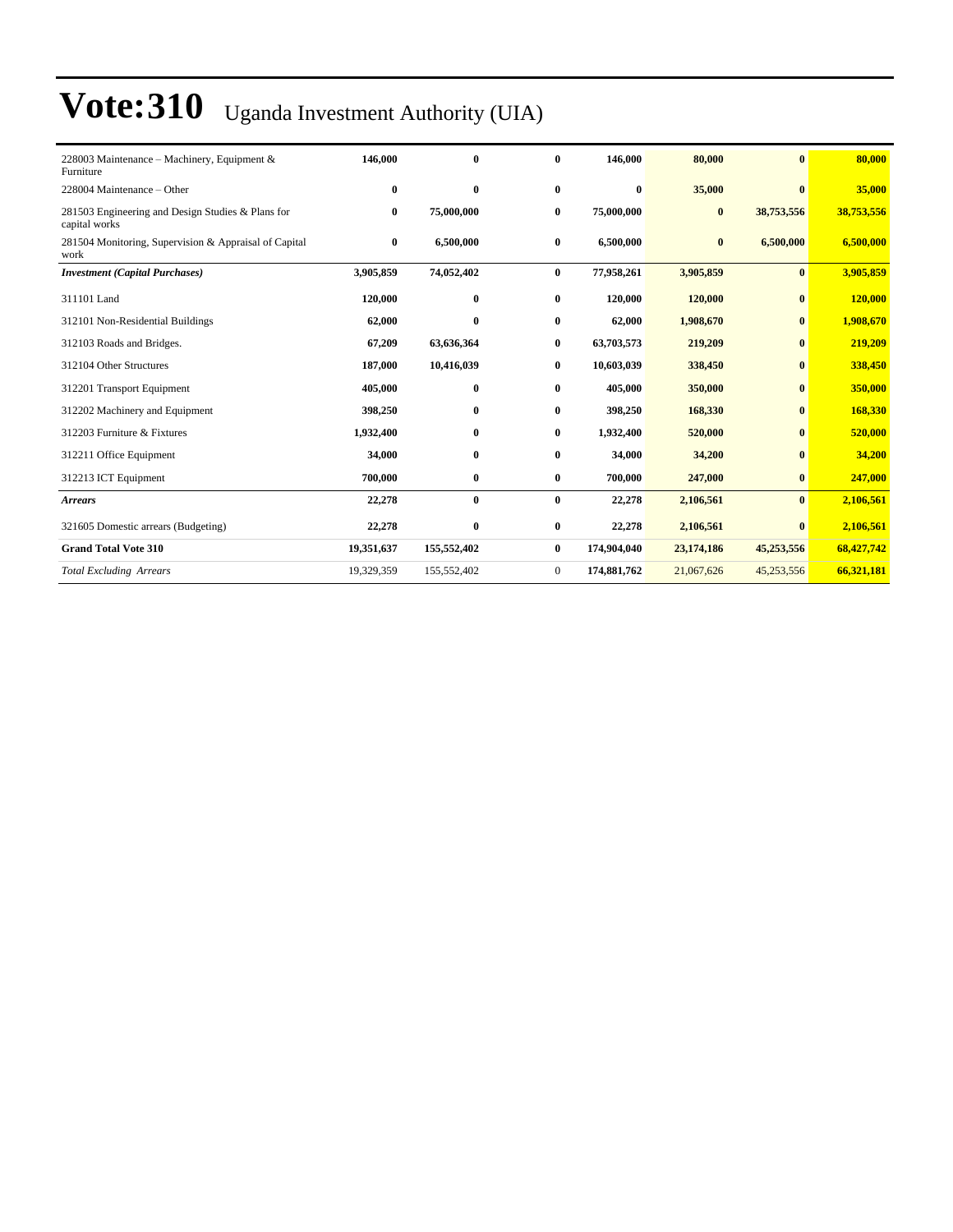### **Table V4: Detailed Estimates by Sub-SubProgramme, Department,Project and Budget Output and Item**

#### *Sub-SubProgrammme 12 General Administration and Support Services*

*Recurrent Budget Estimates*

#### **Department 01 Administration and Support Services**

| Thousand Uganda Shillings                                    |                  | 2020/21 Approved Budget |                  |              |                       | 2021/22 Approved Estimates |               |
|--------------------------------------------------------------|------------------|-------------------------|------------------|--------------|-----------------------|----------------------------|---------------|
| <b>Outputs Provided</b>                                      | Wage             | Non Wage                | <b>AIA</b>       | <b>Total</b> | Wage                  | Non Wage                   | <b>Total</b>  |
| <b>Budget Output 141202 Office of the Executive Director</b> |                  |                         |                  |              |                       |                            |               |
| 211103 Allowances (Inc. Casuals, Temporary)                  | $\boldsymbol{0}$ | 385,570                 | $\mathbf{0}$     | 385,570      | $\mathbf{0}$          | 541,700                    | 541,700       |
| 221001 Advertising and Public Relations                      | $\boldsymbol{0}$ | 37,000                  | $\mathbf{0}$     | 37,000       | $\mathbf{0}$          | 125,000                    | 125,000       |
| 221002 Workshops and Seminars                                | $\boldsymbol{0}$ | 12,625                  | $\mathbf{0}$     | 12,625       | $\mathbf{0}$          | 50,000                     | 50,000        |
| 221003 Staff Training                                        | $\mathbf{0}$     | 62,270                  | $\mathbf{0}$     | 62,270       | $\boldsymbol{0}$      | 53,000                     | 53,000        |
| 221005 Hire of Venue (chairs, projector, etc)                | $\boldsymbol{0}$ | $\mathbf{0}$            | $\mathbf{0}$     | $\bf{0}$     | $\mathbf{0}$          | 5,700                      | 5,700         |
| 221007 Books, Periodicals & Newspapers                       | $\boldsymbol{0}$ | 1,000                   | $\mathbf{0}$     | 1,000        | $\boldsymbol{0}$      | 106                        | <b>106</b>    |
| 221008 Computer supplies and Information Technology (IT)     | $\boldsymbol{0}$ | 1,600                   | $\mathbf{0}$     | 1,600        | $\mathbf{0}$          | $\mathbf{0}$               | $\mathbf{0}$  |
| 221009 Welfare and Entertainment                             | $\boldsymbol{0}$ | 28,800                  | $\mathbf{0}$     | 28,800       | $\mathbf{0}$          | 9,000                      | 9,000         |
| 221011 Printing, Stationery, Photocopying and Binding        | $\mathbf{0}$     | 44,606                  | $\mathbf{0}$     | 44,606       | $\boldsymbol{0}$      | 36,780                     | 36,780        |
| 221012 Small Office Equipment                                | $\boldsymbol{0}$ | 250                     | $\mathbf{0}$     | 250          | $\mathbf{0}$          | 1,500                      | 1,500         |
| 221017 Subscriptions                                         | $\boldsymbol{0}$ | 9,370                   | $\mathbf{0}$     | 9,370        | $\boldsymbol{0}$      | 17,370                     | 17,370        |
| 222001 Telecommunications                                    | $\boldsymbol{0}$ | 1,800                   | $\mathbf{0}$     | 1,800        | $\mathbf{0}$          | 1,500                      | 1,500         |
| 224005 Uniforms, Beddings and Protective Gear                | $\boldsymbol{0}$ | $\boldsymbol{0}$        | $\mathbf{0}$     | $\bf{0}$     | $\boldsymbol{0}$      | 21,600                     | 21,600        |
| 225001 Consultancy Services- Short term                      | $\mathbf{0}$     | 175,000                 | $\mathbf{0}$     | 175,000      | $\mathbf{0}$          | 208,640                    | 208,640       |
| 227001 Travel inland                                         | $\boldsymbol{0}$ | 73,610                  | $\mathbf{0}$     | 73,610       | $\mathbf{0}$          | 63,800                     | 63,800        |
| 227002 Travel abroad                                         | $\boldsymbol{0}$ | 206,444                 | $\mathbf{0}$     | 206,444      | $\boldsymbol{0}$      | 36,000                     | 36,000        |
| 227004 Fuel. Lubricants and Oils                             | $\boldsymbol{0}$ | 56,780                  | $\mathbf{0}$     | 56,780       | $\mathbf{0}$          | 25,853                     | 25,853        |
| 228002 Maintenance - Vehicles                                | $\mathbf{0}$     | 12,000                  | $\mathbf{0}$     | 12,000       | $\mathbf{0}$          | 26,631                     | 26,631        |
| 228004 Maintenance – Other                                   | $\mathbf{0}$     | $\overline{0}$          | $\mathbf{0}$     | $\bf{0}$     | $\mathbf{0}$          | 15,000                     | 15,000        |
| <b>Total Cost of Budget Output 02</b>                        | 0                | 1,108,724               | 0                | 1,108,724    | $\boldsymbol{\theta}$ | 1,239,180                  | 1,239,180     |
| <b>Budget Output 141203 Finance and Administration</b>       |                  |                         |                  |              |                       |                            |               |
| 211102 Contract Staff Salaries                               | 4,053,399        | $\overline{0}$          | $\mathbf{0}$     | 4,053,399    | 6,682,618             | $\mathbf{0}$               | 6,682,618     |
| 211103 Allowances (Inc. Casuals, Temporary)                  | $\boldsymbol{0}$ | 12,500                  | $\mathbf{0}$     | 12,500       | $\mathbf{0}$          | 75,500                     | 75,500        |
| 211105 Missions staff salaries                               | 150,000          | $\boldsymbol{0}$        | $\mathbf{0}$     | 150,000      | 150,000               | $\mathbf{0}$               | 150,000       |
| 212101 Social Security Contributions                         | $\mathbf{0}$     | 405,340                 | $\mathbf{0}$     | 405,340      | $\boldsymbol{0}$      | 593,863                    | 593,863       |
| 213001 Medical expenses (To employees)                       | $\boldsymbol{0}$ | 225,276                 | $\mathbf{0}$     | 225,276      | $\mathbf{0}$          | 301,000                    | 301,000       |
| 213002 Incapacity, death benefits and funeral expenses       | $\boldsymbol{0}$ | 5,000                   | $\mathbf{0}$     | 5,000        | $\mathbf{0}$          | 10,000                     | 10,000        |
| 213003 Retrenchment costs                                    | $\boldsymbol{0}$ | 10,000                  | $\boldsymbol{0}$ | 10,000       | $\boldsymbol{0}$      | 10,000                     | <b>10,000</b> |
| 213004 Gratuity Expenses                                     | $\mathbf{0}$     | 810,680                 | $\boldsymbol{0}$ | 810,680      | $\boldsymbol{0}$      | 1,327,726                  | 1,327,726     |
| 221002 Workshops and Seminars                                | $\boldsymbol{0}$ | 52,500                  | $\boldsymbol{0}$ | 52,500       | $\boldsymbol{0}$      | 15,700                     | 15,700        |
| 221003 Staff Training                                        | $\boldsymbol{0}$ | 80,000                  | $\boldsymbol{0}$ | 80,000       | $\boldsymbol{0}$      | 60,000                     | 60,000        |
| 221007 Books, Periodicals & Newspapers                       | $\boldsymbol{0}$ | 3,600                   | $\boldsymbol{0}$ | 3,600        | $\boldsymbol{0}$      | 8,400                      | 8,400         |
| 221008 Computer supplies and Information Technology (IT)     | $\boldsymbol{0}$ | 20,000                  | $\boldsymbol{0}$ | 20,000       | $\boldsymbol{0}$      | 30,000                     | 30,000        |
| 221009 Welfare and Entertainment                             | $\boldsymbol{0}$ | 336,894                 | $\boldsymbol{0}$ | 336,894      | $\boldsymbol{0}$      | 239,000                    | 239,000       |
| 221011 Printing, Stationery, Photocopying and Binding        | $\boldsymbol{0}$ | 59,895                  | $\boldsymbol{0}$ | 59,895       | $\boldsymbol{0}$      | 63,500                     | 63,500        |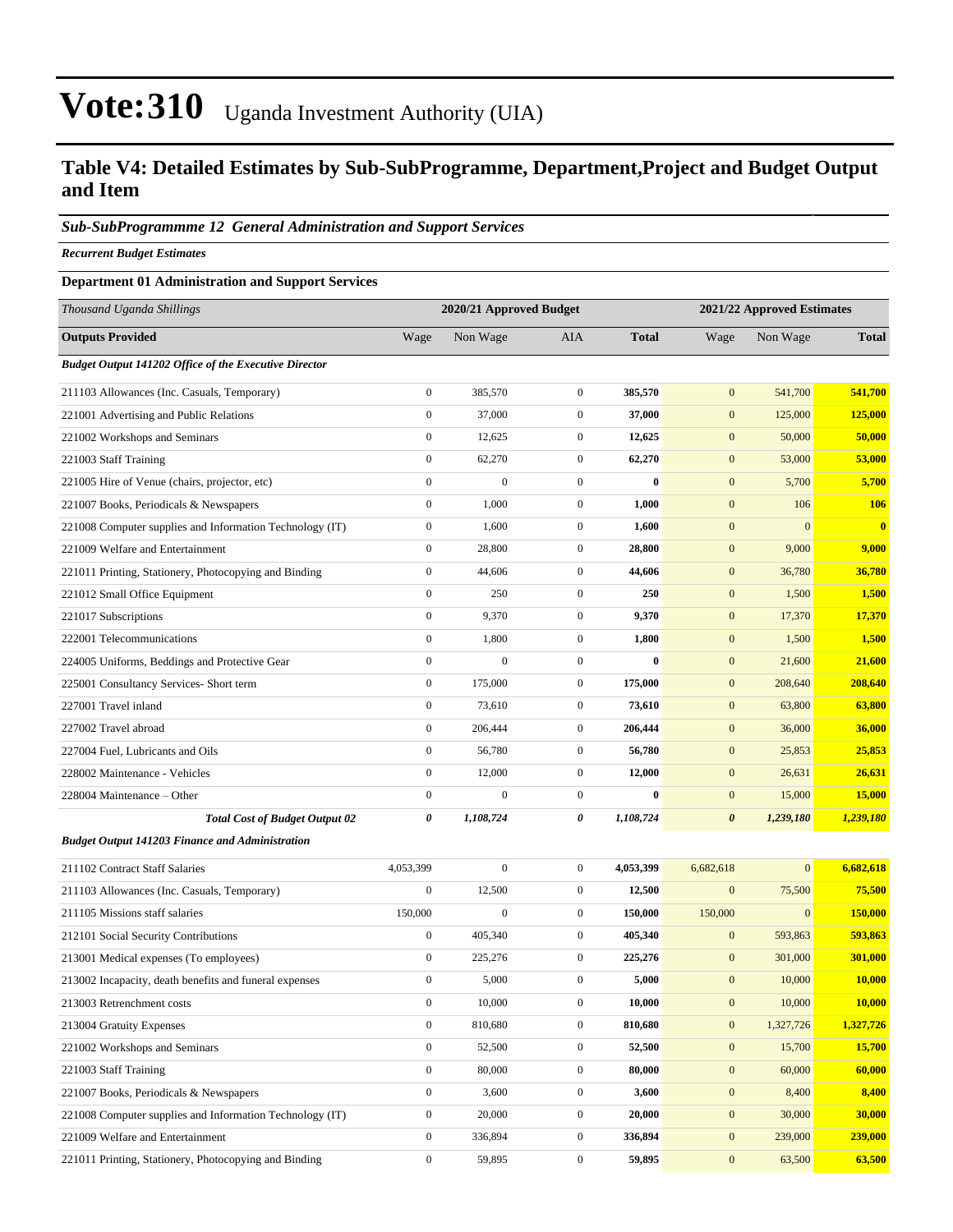| 221012 Small Office Equipment                               | $\boldsymbol{0}$ | 1,000                   | $\boldsymbol{0}$ | 1,000        | $\mathbf{0}$           | 1,000                   | 1,000        |
|-------------------------------------------------------------|------------------|-------------------------|------------------|--------------|------------------------|-------------------------|--------------|
| 221014 Bank Charges and other Bank related costs            | $\overline{0}$   | 2,000                   | $\overline{0}$   | 2,000        | $\mathbf{0}$           | 2,000                   | 2,000        |
| 221017 Subscriptions                                        | $\boldsymbol{0}$ | 4,764                   | $\boldsymbol{0}$ | 4,764        | $\boldsymbol{0}$       | 7,264                   | 7,264        |
| 222001 Telecommunications                                   | $\boldsymbol{0}$ | 54,000                  | $\mathbf{0}$     | 54,000       | $\boldsymbol{0}$       | 121,880                 | 121,880      |
| 222002 Postage and Courier                                  | $\boldsymbol{0}$ | 2,400                   | $\boldsymbol{0}$ | 2,400        | $\boldsymbol{0}$       | 2,400                   | 2,400        |
| 222003 Information and communications technology (ICT)      | $\boldsymbol{0}$ | 99,240                  | $\overline{0}$   | 99,240       | $\mathbf{0}$           | 90,000                  | 90,000       |
| 223001 Property Expenses                                    | $\overline{0}$   | 13,000                  | $\mathbf{0}$     | 13,000       | $\boldsymbol{0}$       | 53,000                  | 53,000       |
| 223003 Rent – (Produced Assets) to private entities         | $\boldsymbol{0}$ | 1,460,000               | $\mathbf{0}$     | 1,460,000    | $\boldsymbol{0}$       | 850,575                 | 850,575      |
| 223004 Guard and Security services                          | $\overline{0}$   | 35,712                  | $\mathbf{0}$     | 35,712       | $\mathbf{0}$           | 40,000                  | 40,000       |
| 223005 Electricity                                          | $\boldsymbol{0}$ | 78,000                  | $\mathbf{0}$     | 78,000       | $\boldsymbol{0}$       | 62,000                  | 62,000       |
| 223006 Water                                                | $\mathbf{0}$     | 12,000                  | $\mathbf{0}$     | 12,000       | $\mathbf{0}$           | 26,400                  | 26,400       |
| 223007 Other Utilities- (fuel, gas, firewood, charcoal)     | $\boldsymbol{0}$ | 4,800                   | $\mathbf{0}$     | 4,800        | $\mathbf{0}$           | 5,000                   | 5,000        |
| 225001 Consultancy Services- Short term                     | $\overline{0}$   | 74,159                  | $\mathbf{0}$     | 74,159       | $\mathbf{0}$           | 28,500                  | 28,500       |
| 226001 Insurances                                           | $\boldsymbol{0}$ | 90,000                  | $\mathbf{0}$     | 90,000       | $\boldsymbol{0}$       | 117,568                 | 117,568      |
| 226002 Licenses                                             | $\overline{0}$   | 50,000                  | $\mathbf{0}$     | 50,000       | $\mathbf{0}$           | 17,786                  | 17,786       |
| 227001 Travel inland                                        | $\boldsymbol{0}$ | 10,937                  | $\mathbf{0}$     | 10,937       | $\boldsymbol{0}$       | 15,760                  | 15,760       |
| 227004 Fuel, Lubricants and Oils                            | $\boldsymbol{0}$ | 44,100                  | $\boldsymbol{0}$ | 44,100       | $\mathbf{0}$           | 351,200                 | 351,200      |
| 228002 Maintenance - Vehicles                               | $\boldsymbol{0}$ | 21,800                  | $\boldsymbol{0}$ | 21,800       | $\mathbf{0}$           | 36,600                  | 36,600       |
| <b>Total Cost of Budget Output 03</b>                       | 4,203,399        | 4,079,597               | $\pmb{\theta}$   | 8,282,995    | 6,832,618              | 4,563,622               | 11,396,239   |
| <b>Total Cost Of Outputs Provided</b>                       | 4,203,399        | 5,188,321               | $\bf{0}$         | 9,391,720    | 6,832,618              | 5,802,802               | 12,635,420   |
| <b>Arrears</b>                                              | Wage             | Non Wage                | AIA              | <b>Total</b> | Wage                   | Non Wage                | <b>Total</b> |
| <b>Budget Output 141299 Arrears</b>                         |                  |                         |                  |              |                        |                         |              |
| 321605 Domestic arrears (Budgeting)                         | $\boldsymbol{0}$ | 18,789                  | $\mathbf{0}$     | 18,789       | $\overline{0}$         | 1,834,091               | 1,834,091    |
| <b>Total Cost of Budget Output 99</b>                       | $\pmb{\theta}$   | 18,789                  | 0                | 18,789       | $\boldsymbol{\theta}$  | 1,834,091               | 1,834,091    |
| <b>Total Cost Of Arrears</b>                                | $\bf{0}$         | 18,789                  | $\bf{0}$         | 18,789       | $\bf{0}$               | 1,834,091               | 1,834,091    |
| <b>Total Cost for Department 01</b>                         | 4,203,399        | 5,207,110               | $\bf{0}$         | 9,410,509    | 6,832,618              | 7,636,893               | 14,469,511   |
| <b>Total Excluding Arrears</b>                              | 4,203,399        | 5,188,321               | $\mathbf{0}$     | 9,391,720    | 6,832,618              | 5,802,802               | 12,635,420   |
| <b>Development Budget Estimates</b>                         |                  |                         |                  |              |                        |                         |              |
| <b>Project 0994 Development of Industrial Parks</b>         |                  |                         |                  |              |                        |                         |              |
| Thousand Uganda Shillings                                   |                  | 2020/21 Approved Budget |                  |              |                        | 2021/22 Draft Estimates |              |
| <b>Outputs Provided</b>                                     |                  | GoU Dev't External Fin  | <b>AIA</b>       | <b>Total</b> | GoU Dev't External Fin |                         | <b>Total</b> |
| <b>Budget Output 141211 Development of Industrial parks</b> |                  |                         |                  |              |                        |                         |              |
|                                                             |                  |                         |                  |              |                        |                         |              |

| 281503 Engineering and Design Studies & Plans for capital<br>works | $\mathbf{0}$                  | 75,000,000 | $\mathbf{0}$ | 75,000,000   | $\overline{0}$                | 38,753,556     | 38,753,556 |
|--------------------------------------------------------------------|-------------------------------|------------|--------------|--------------|-------------------------------|----------------|------------|
| 281504 Monitoring, Supervision & Appraisal of Capital work         | $\mathbf{0}$                  | 6.500,000  | $\mathbf{0}$ | 6.500.000    | $\overline{0}$                | 6.500,000      | 6.500,000  |
| <b>Total Cost Of Budget Output 141211</b>                          | 0                             | 81,500,000 | 0            | 81,500,000   | $\boldsymbol{\theta}$         | 45,253,556     | 45,253,556 |
| <b>Total Cost for Outputs Provided</b>                             | $\mathbf{0}$                  | 81,500,000 | $\mathbf{0}$ | 81,500,000   | $\overline{0}$                | 45,253,556     | 45,253,556 |
| <b>Capital Purchases</b>                                           | <b>GoU Dev't External Fin</b> |            | <b>AIA</b>   | <b>Total</b> | <b>GoU Dev't External Fin</b> |                | Total      |
| <b>Budget Output 141279 Acquisition of other Capital Assets</b>    |                               |            |              |              |                               |                |            |
| 312103 Roads and Bridges.                                          | $\mathbf{0}$                  | 63,636,364 | $\mathbf{0}$ | 63,636,364   | $\overline{0}$                | $\overline{0}$ |            |
| 312104 Other Structures                                            | $\mathbf{0}$                  | 10.416.039 | $\mathbf{0}$ | 10,416,039   | $\overline{0}$                | $\mathbf{0}$   |            |
|                                                                    |                               |            |              |              |                               |                |            |

*Total Cost for Capital Purchases* 0 74,052,402 0 **74,052,402** 0 0 **0**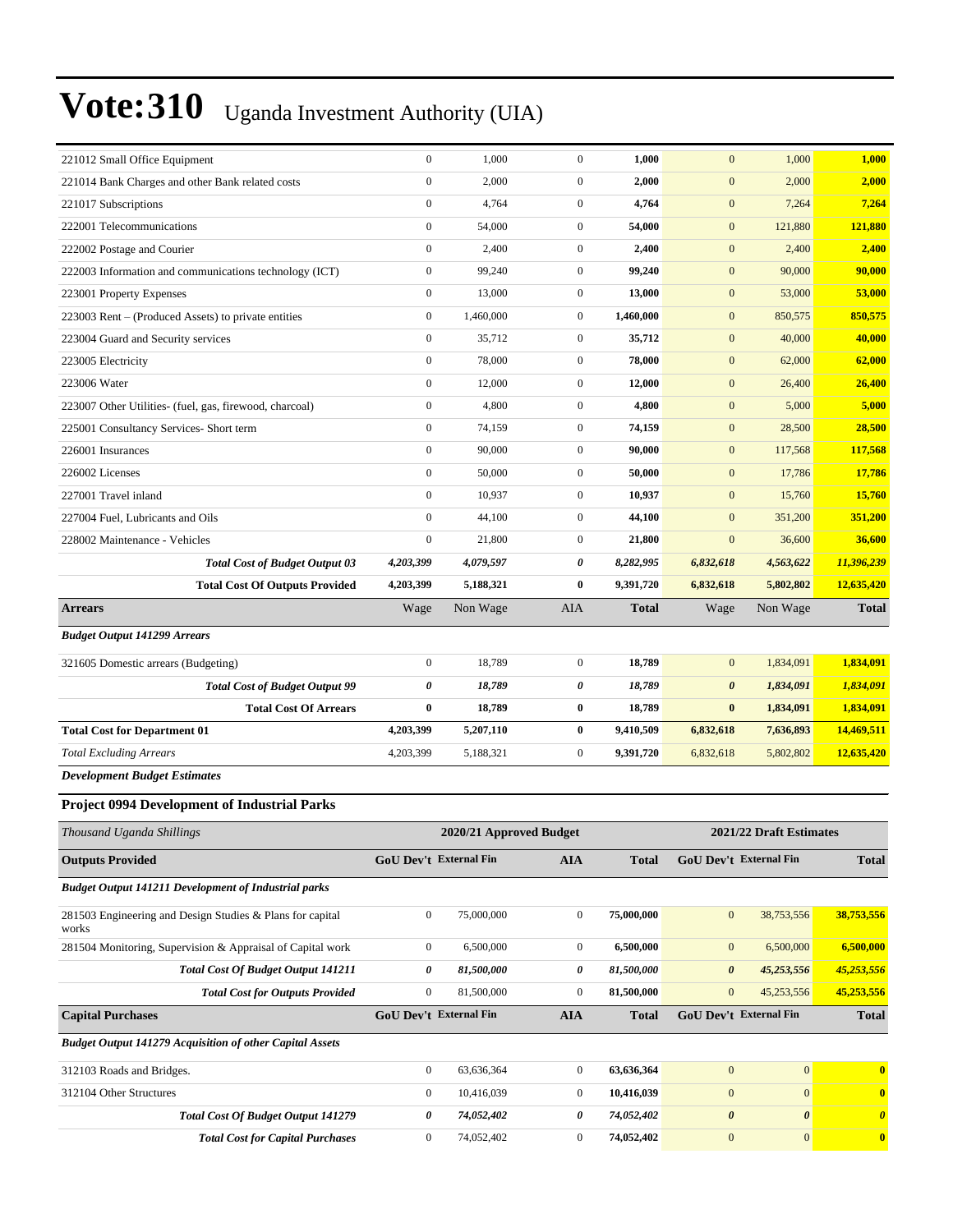| <b>Arrears</b>                                                                       |                  | GoU Dev't External Fin        | <b>AIA</b>            | <b>Total</b>   |                       | <b>GoU Dev't External Fin</b> | <b>Total</b>          |
|--------------------------------------------------------------------------------------|------------------|-------------------------------|-----------------------|----------------|-----------------------|-------------------------------|-----------------------|
| <b>Budget Output 141299 Arrears</b>                                                  |                  |                               |                       |                |                       |                               |                       |
| 321605 Domestic arrears (Budgeting)                                                  | $\overline{0}$   | $\overline{0}$                | $\boldsymbol{0}$      | $\bf{0}$       | 272,470               | $\boldsymbol{0}$              | 272,470               |
| <b>Total Cost Of Budget Output 141299</b>                                            | 0                | 0                             | $\boldsymbol{\theta}$ | $\pmb{\theta}$ | 272,470               | 0                             | 272,470               |
| <b>Total Cost for Arrears</b>                                                        | $\boldsymbol{0}$ | $\mathbf{0}$                  | $\boldsymbol{0}$      | $\bf{0}$       | 272,470               | $\mathbf{0}$                  | 272,470               |
| <b>Total Cost for Project: 0994</b>                                                  | $\mathbf{0}$     | 155,552,402                   | $\boldsymbol{0}$      | 155,552,402    | 272,470               | 45,253,556                    | 45,526,025            |
| <b>Total Excluding Arrears</b>                                                       | $\boldsymbol{0}$ | 155,552,402                   | $\boldsymbol{0}$      | 155,552,402    | $\mathbf{0}$          | 45,253,556                    | 45,253,556            |
| Project 1624 Retooling of Uganda Investment Authority                                |                  |                               |                       |                |                       |                               |                       |
| Thousand Uganda Shillings                                                            |                  | 2020/21 Approved Budget       |                       |                |                       | 2021/22 Draft Estimates       |                       |
| <b>Capital Purchases</b>                                                             |                  | GoU Dev't External Fin        | <b>AIA</b>            | <b>Total</b>   |                       | GoU Dev't External Fin        | <b>Total</b>          |
| <b>Budget Output 141271 Acquisition of Land by Government</b>                        |                  |                               |                       |                |                       |                               |                       |
| 311101 Land                                                                          | 120,000          | $\overline{0}$                | $\boldsymbol{0}$      | 120,000        | 120,000               | $\boldsymbol{0}$              | 120,000               |
| Total Cost Of Budget Output 141271                                                   | 120,000          | 0                             | 0                     | 120,000        | 120,000               | $\boldsymbol{\theta}$         | <b>120,000</b>        |
| <b>Budget Output 141272 Government Buildings and Administrative Infrastructure</b>   |                  |                               |                       |                |                       |                               |                       |
| 312101 Non-Residential Buildings                                                     | 62,000           | $\boldsymbol{0}$              | $\boldsymbol{0}$      | 62,000         | 1,908,670             | $\overline{0}$                | 1,908,670             |
| 312103 Roads and Bridges.                                                            | 67,209           | $\boldsymbol{0}$              | $\boldsymbol{0}$      | 67,209         | 219,209               | $\overline{0}$                | 219,209               |
| 312104 Other Structures                                                              | 187,000          | $\mathbf{0}$                  | $\boldsymbol{0}$      | 187,000        | 338,450               | $\overline{0}$                | 338,450               |
| <b>Total Cost Of Budget Output 141272</b>                                            | 316,209          | 0                             | 0                     | 316,209        | 2,466,329             | $\boldsymbol{\theta}$         | 2,466,329             |
| <b>Budget Output 141275 Purchase of Motor Vehicles and Other Transport Equipment</b> |                  |                               |                       |                |                       |                               |                       |
| 312201 Transport Equipment                                                           | 405,000          | $\boldsymbol{0}$              | $\boldsymbol{0}$      | 405,000        | 350,000               | $\boldsymbol{0}$              | 350,000               |
| <b>Total Cost Of Budget Output 141275</b>                                            | 405,000          | 0                             | 0                     | 405,000        | 350,000               | 0                             | 350,000               |
| <b>Budget Output 141276 Purchase of office and ICT Equipment including Software</b>  |                  |                               |                       |                |                       |                               |                       |
| 312202 Machinery and Equipment                                                       | 398,250          | $\boldsymbol{0}$              | $\boldsymbol{0}$      | 398,250        | 168,330               | $\boldsymbol{0}$              | 168,330               |
| 312211 Office Equipment                                                              | 34,000           | $\mathbf{0}$                  | $\boldsymbol{0}$      | 34,000         | 34,200                | $\overline{0}$                | 34,200                |
| 312213 ICT Equipment                                                                 | 700,000          | $\overline{0}$                | $\boldsymbol{0}$      | 700,000        | 247,000               | $\boldsymbol{0}$              | 247,000               |
| Total Cost Of Budget Output 141276                                                   | 1,132,250        | 0                             | 0                     | 1,132,250      | 449,530               | $\boldsymbol{\theta}$         | 449,530               |
| Budget Output 141278 Purchase of Office & Residential Furniture & Fittings           |                  |                               |                       |                |                       |                               |                       |
| 312203 Furniture & Fixtures                                                          | 1,932,400        | $\boldsymbol{0}$              | $\boldsymbol{0}$      | 1,932,400      | 520,000               | $\overline{0}$                | 520,000               |
| <b>Total Cost Of Budget Output 141278</b>                                            | 1,932,400        | 0                             | 0                     | 1,932,400      | 520,000               | 0                             | <b>520,000</b>        |
| <b>Total Cost for Capital Purchases</b>                                              | 3,905,859        | $\overline{0}$                | $\boldsymbol{0}$      | 3,905,859      | 3,905,859             | $\overline{0}$                | 3,905,859             |
| <b>Arrears</b>                                                                       |                  | <b>GoU Dev't External Fin</b> | AIA                   | <b>Total</b>   |                       | GoU Dev't External Fin        | <b>Total</b>          |
| <b>Budget Output 141299 Arrears</b>                                                  |                  |                               |                       |                |                       |                               |                       |
| 321605 Domestic arrears (Budgeting)                                                  | 3,489            | $\overline{0}$                | $\boldsymbol{0}$      | 3,489          | $\mathbf{0}$          | $\boldsymbol{0}$              | $\bf{0}$              |
| <b>Total Cost Of Budget Output 141299</b>                                            | 3,489            | 0                             | 0                     | 3,489          | $\boldsymbol{\theta}$ | 0                             | $\boldsymbol{\theta}$ |
| <b>Total Cost for Arrears</b>                                                        | 3,489            | $\boldsymbol{0}$              | $\boldsymbol{0}$      | 3,489          | $\mathbf{0}$          | $\overline{0}$                | $\bf{0}$              |
| <b>Total Cost for Project: 1624</b>                                                  | 3,909,348        | $\boldsymbol{0}$              | $\boldsymbol{0}$      | 3,909,348      | 3,905,859             | $\overline{0}$                | 3,905,859             |
| <b>Total Excluding Arrears</b>                                                       | 3,905,859        | $\overline{0}$                | $\boldsymbol{0}$      | 3,905,859      | 3,905,859             | $\overline{0}$                | 3,905,859             |
|                                                                                      | GoU              | <b>External Fin</b>           | <b>AIA</b>            | <b>Total</b>   | GoU                   | <b>External Fin</b>           | <b>Total</b>          |
| <b>Total Cost for Sub-SubProgramme 12</b>                                            | 13,319,857       | 155,552,402                   | $\bf{0}$              | 168,872,259    | 18,647,839            | 45,253,556                    | 63,901,395            |
| <b>Total Excluding Arrears</b>                                                       | 13,319,857       | 155,552,402                   | $\boldsymbol{0}$      | 168,872,259    | 16,541,279            | 45,253,556                    | 61,794,834            |
|                                                                                      |                  |                               |                       |                |                       |                               |                       |

*Sub-SubProgrammme 20 Investment Promotion and Facilitation*

*Recurrent Budget Estimates*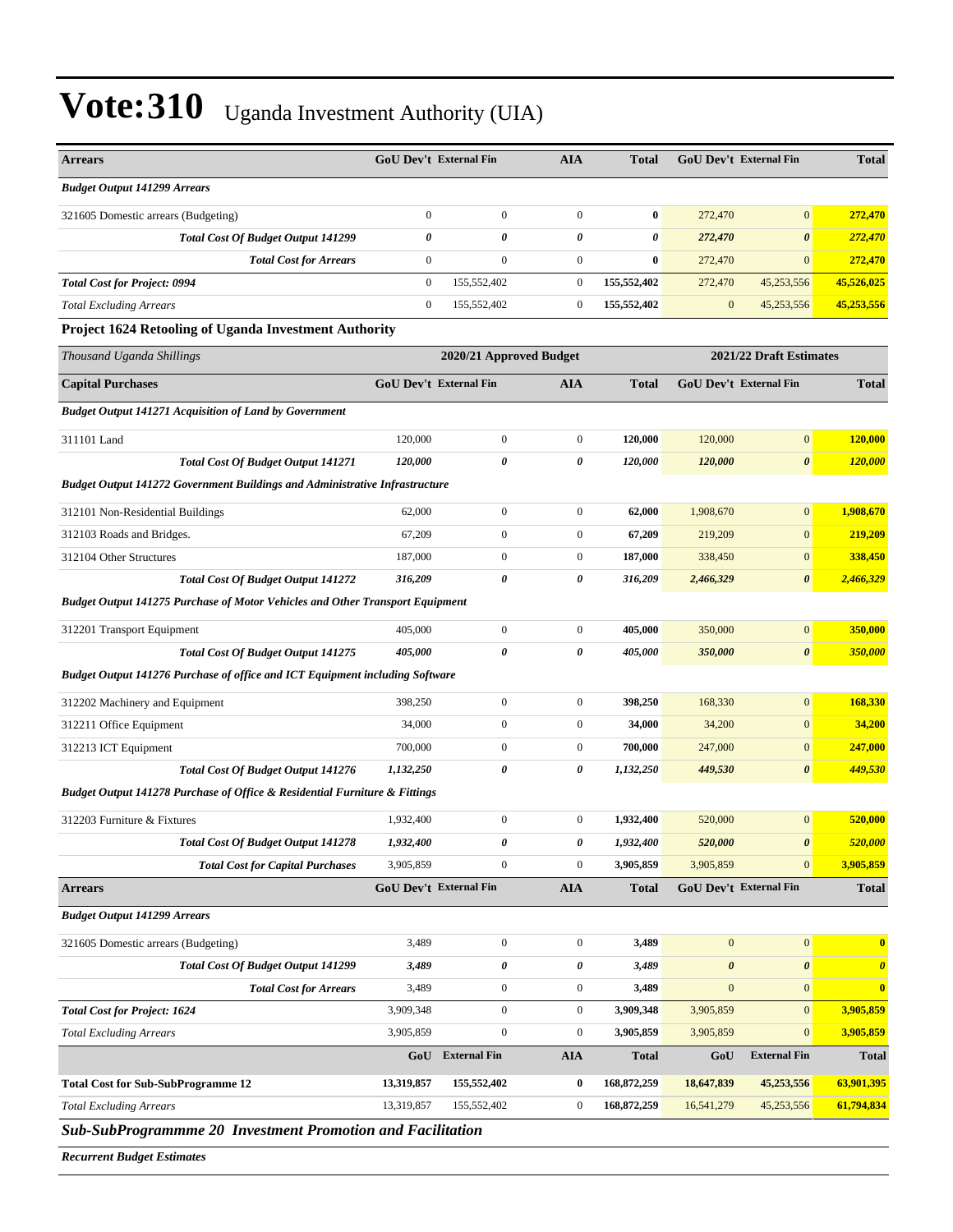### **Department 02 Investment Promotion**

| Thousand Uganda Shillings                                 |                  | 2020/21 Approved Budget |                |              | 2021/22 Approved Estimates |              |                         |  |
|-----------------------------------------------------------|------------------|-------------------------|----------------|--------------|----------------------------|--------------|-------------------------|--|
| <b>Outputs Provided</b>                                   | Wage             | Non Wage                | <b>AIA</b>     | <b>Total</b> | Wage                       | Non Wage     | <b>Total</b>            |  |
| <b>Budget Output 142001 Investment Promotion Services</b> |                  |                         |                |              |                            |              |                         |  |
| 211103 Allowances (Inc. Casuals, Temporary)               | $\mathbf{0}$     | $\mathbf{0}$            | $\overline{0}$ | $\mathbf{0}$ | $\mathbf{0}$               | 10,000       | 10,000                  |  |
| 221001 Advertising and Public Relations                   | $\mathbf{0}$     | 64,770                  | $\mathbf{0}$   | 64,770       | $\mathbf{0}$               | 15,000       | 15,000                  |  |
| 221002 Workshops and Seminars                             | $\boldsymbol{0}$ | 75,000                  | $\mathbf{0}$   | 75,000       | $\mathbf{0}$               | 15,000       | 15,000                  |  |
| 221009 Welfare and Entertainment                          | $\mathbf{0}$     | 2,500                   | $\overline{0}$ | 2,500        | $\mathbf{0}$               | 6,000        | 6,000                   |  |
| 221011 Printing, Stationery, Photocopying and Binding     | $\mathbf{0}$     | 27,225                  | $\overline{0}$ | 27,225       | $\mathbf{0}$               | 10,445       | 10,445                  |  |
| 221017 Subscriptions                                      | $\mathbf{0}$     | 17,000                  | $\overline{0}$ | 17,000       | $\mathbf{0}$               | 126,000      | 126,000                 |  |
| 222001 Telecommunications                                 | $\mathbf{0}$     | 2,000                   | $\mathbf{0}$   | 2,000        | $\mathbf{0}$               | 11,000       | 11,000                  |  |
| 222002 Postage and Courier                                | $\boldsymbol{0}$ | 7,000                   | $\mathbf{0}$   | 7,000        | $\mathbf{0}$               | $\mathbf{0}$ | $\overline{\mathbf{0}}$ |  |
| 225001 Consultancy Services- Short term                   | $\mathbf{0}$     | 5,000                   | $\mathbf{0}$   | 5,000        | $\mathbf{0}$               | 290,800      | 290,800                 |  |
| 227001 Travel inland                                      | $\overline{0}$   | 11,368                  | $\overline{0}$ | 11,368       | $\mathbf{0}$               | 6,400        | 6,400                   |  |
| 227002 Travel abroad                                      | $\boldsymbol{0}$ | 91,663                  | $\mathbf{0}$   | 91,663       | $\mathbf{0}$               | $\mathbf{0}$ | $\overline{\mathbf{0}}$ |  |
| 227004 Fuel, Lubricants and Oils                          | $\overline{0}$   | 18,500                  | $\overline{0}$ | 18,500       | $\mathbf{0}$               | 10,800       | 10,800                  |  |
| 228002 Maintenance - Vehicles                             | $\mathbf{0}$     | 7,000                   | $\overline{0}$ | 7,000        | $\mathbf{0}$               | 12,000       | 12,000                  |  |
| <b>Total Cost of Budget Output 01</b>                     | 0                | 329,026                 | 0              | 329,026      | $\boldsymbol{\theta}$      | 513,445      | 513,445                 |  |
| <b>Total Cost Of Outputs Provided</b>                     | $\bf{0}$         | 329,026                 | $\bf{0}$       | 329,026      | $\bf{0}$                   | 513,445      | 513,445                 |  |
| <b>Total Cost for Department 02</b>                       | $\bf{0}$         | 329,026                 | $\bf{0}$       | 329,026      | $\bf{0}$                   | 513,445      | 513,445                 |  |
| <b>Total Excluding Arrears</b>                            | $\mathbf{0}$     | 329,026                 | $\overline{0}$ | 329,026      | $\mathbf{0}$               | 513,445      | 513,445                 |  |
| Department 03 Investment Facilitation                     |                  |                         |                |              |                            |              |                         |  |

#### **Department 03 Investment Facilitation**

| Thousand Uganda Shillings                                    | 2020/21 Approved Budget |                |                  |              |                       | 2021/22 Approved Estimates |              |  |
|--------------------------------------------------------------|-------------------------|----------------|------------------|--------------|-----------------------|----------------------------|--------------|--|
| <b>Outputs Provided</b>                                      | Wage                    | Non Wage       | <b>AIA</b>       | <b>Total</b> | Wage                  | Non Wage                   | <b>Total</b> |  |
| <b>Budget Output 142002 Investment Facilitation Services</b> |                         |                |                  |              |                       |                            |              |  |
| 211103 Allowances (Inc. Casuals, Temporary)                  | $\overline{0}$          | 84,400         | $\overline{0}$   | 84,400       | $\mathbf{0}$          | 30,000                     | 30,000       |  |
| 221001 Advertising and Public Relations                      | $\overline{0}$          | 13,000         | $\overline{0}$   | 13,000       | $\mathbf{0}$          | 10,000                     | 10,000       |  |
| 221002 Workshops and Seminars                                | $\mathbf{0}$            | 77,974         | $\overline{0}$   | 77,974       | $\mathbf{0}$          | 20,000                     | 20,000       |  |
| 221003 Staff Training                                        | $\overline{0}$          | 13,400         | $\mathbf{0}$     | 13,400       | $\mathbf{0}$          | $\overline{0}$             | $\bf{0}$     |  |
| 221005 Hire of Venue (chairs, projector, etc)                | $\mathbf{0}$            | $\overline{0}$ | $\boldsymbol{0}$ | $\bf{0}$     | $\mathbf{0}$          | 10,000                     | 10,000       |  |
| 221009 Welfare and Entertainment                             | $\overline{0}$          | 18,180         | $\mathbf{0}$     | 18,180       | $\mathbf{0}$          | 20,000                     | 20,000       |  |
| 221011 Printing, Stationery, Photocopying and Binding        | $\mathbf{0}$            | 12,514         | $\overline{0}$   | 12,514       | $\mathbf{0}$          | 1,128                      | 1,128        |  |
| 222001 Telecommunications                                    | $\overline{0}$          | 10,750         | $\overline{0}$   | 10,750       | $\mathbf{0}$          | 30,000                     | 30,000       |  |
| 225001 Consultancy Services- Short term                      | $\mathbf{0}$            | $\mathbf{0}$   | $\mathbf{0}$     | $\mathbf{0}$ | $\mathbf{0}$          | 164,800                    | 164,800      |  |
| 227001 Travel inland                                         | $\mathbf{0}$            | 35,294         | $\mathbf{0}$     | 35,294       | $\mathbf{0}$          | 15,000                     | 15,000       |  |
| 227002 Travel abroad                                         | $\overline{0}$          | 20,861         | $\overline{0}$   | 20,861       | $\mathbf{0}$          | $\overline{0}$             | $\bf{0}$     |  |
| 227004 Fuel, Lubricants and Oils                             | $\mathbf{0}$            | 54,454         | $\overline{0}$   | 54,454       | $\mathbf{0}$          | 26,000                     | 26,000       |  |
| 228002 Maintenance - Vehicles                                | $\overline{0}$          | 5,000          | $\overline{0}$   | 5,000        | $\mathbf{0}$          | 6,000                      | 6.000        |  |
| <b>Total Cost of Budget Output 02</b>                        | 0                       | 345,827        | 0                | 345,827      | $\boldsymbol{\theta}$ | 332,928                    | 332,928      |  |
| <b>Total Cost Of Outputs Provided</b>                        | $\bf{0}$                | 345,827        | $\bf{0}$         | 345,827      | $\bf{0}$              | 332,928                    | 332,928      |  |
| <b>Total Cost for Department 03</b>                          | $\bf{0}$                | 345,827        | $\bf{0}$         | 345,827      | $\bf{0}$              | 332,928                    | 332,928      |  |
| <b>Total Excluding Arrears</b>                               | $\mathbf{0}$            | 345,827        | $\mathbf{0}$     | 345,827      | $\overline{0}$        | 332,928                    | 332,928      |  |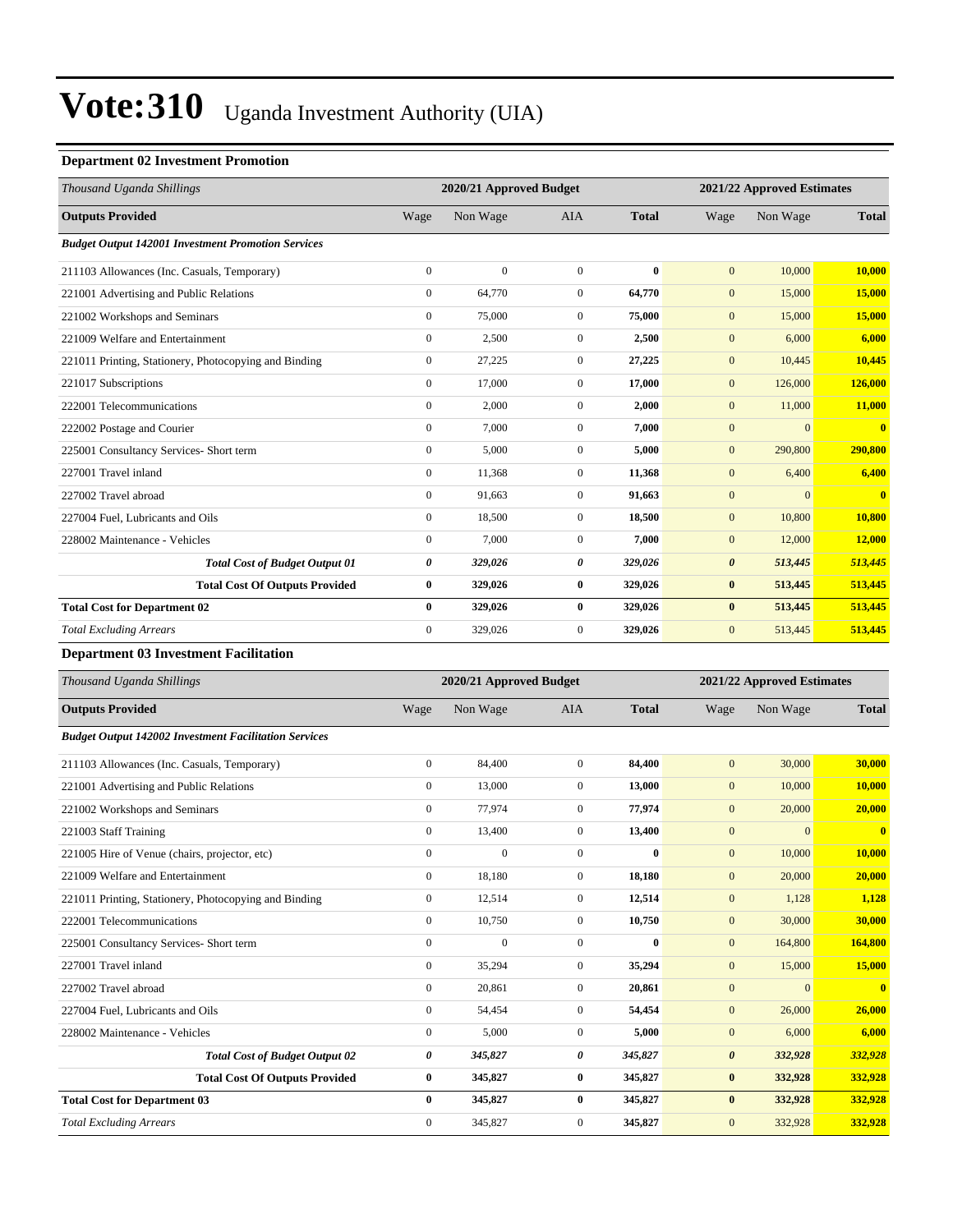### **Department 04 One Stop Centre**

|                       |                |                  |                         |                       | 2021/22 Approved Estimates |                         |  |
|-----------------------|----------------|------------------|-------------------------|-----------------------|----------------------------|-------------------------|--|
| Wage                  | Non Wage       | AIA              | <b>Total</b>            | Wage                  | Non Wage                   | <b>Total</b>            |  |
|                       |                |                  |                         |                       |                            |                         |  |
| $\boldsymbol{0}$      | 105,000        | $\overline{0}$   | 105,000                 | $\mathbf{0}$          | 45,000                     | 45,000                  |  |
| $\boldsymbol{0}$      | 120,000        | $\boldsymbol{0}$ | 120,000                 | $\mathbf{0}$          | 96,481                     | 96,481                  |  |
| $\mathbf{0}$          | 100,000        | $\overline{0}$   | 100,000                 | $\mathbf{0}$          | 60,000                     | 60,000                  |  |
| $\mathbf{0}$          | 162,000        | $\overline{0}$   | 162,000                 | $\mathbf{0}$          | 50,000                     | 50,000                  |  |
| $\boldsymbol{0}$      | 90,000         | $\mathbf{0}$     | 90,000                  | $\mathbf{0}$          | 30,000                     | 30,000                  |  |
| $\boldsymbol{0}$      | 2,000          | $\overline{0}$   | 2,000                   | $\mathbf{0}$          | 2,000                      | 2,000                   |  |
| $\boldsymbol{0}$      | 37,000         | $\overline{0}$   | 37,000                  | $\mathbf{0}$          | 37,000                     | 37,000                  |  |
| $\mathbf{0}$          | 29,948         | $\overline{0}$   | 29,948                  | $\mathbf{0}$          | 29,948                     | 29,948                  |  |
| $\boldsymbol{0}$      | 10,000         | $\boldsymbol{0}$ | 10,000                  | $\boldsymbol{0}$      | 10,000                     | 10,000                  |  |
| $\mathbf{0}$          | 75,000         | $\mathbf{0}$     | 75,000                  | $\mathbf{0}$          | 20,000                     | 20,000                  |  |
| $\mathbf{0}$          | 375,000        | $\mathbf{0}$     | 375,000                 | $\mathbf{0}$          | 291,503                    | 291,503                 |  |
| $\mathbf{0}$          | $\mathbf{0}$   | $\overline{0}$   | $\bf{0}$                | $\boldsymbol{0}$      | 14,160                     | 14,160                  |  |
| $\mathbf{0}$          | $\overline{0}$ | $\overline{0}$   | $\bf{0}$                | $\boldsymbol{0}$      | 24,000                     | 24,000                  |  |
| $\mathbf{0}$          | 1,140,005      | $\overline{0}$   | 1,140,005               | $\mathbf{0}$          | 500,000                    | 500,000                 |  |
| $\mathbf{0}$          | 1,230,000      | $\overline{0}$   | 1,230,000               | $\mathbf{0}$          | 983,000                    | 983,000                 |  |
| $\boldsymbol{0}$      | 258,000        | $\mathbf{0}$     | 258,000                 | $\mathbf{0}$          | $\Omega$                   | $\overline{\mathbf{0}}$ |  |
| $\mathbf{0}$          | 62,868         | $\overline{0}$   | 62,868                  | $\mathbf{0}$          | 37,600                     | 37,600                  |  |
| $\mathbf{0}$          | 180,000        | $\overline{0}$   | 180,000                 | $\mathbf{0}$          | 50,000                     | 50,000                  |  |
| $\mathbf{0}$          | 18,640         | $\mathbf{0}$     | 18,640                  | $\boldsymbol{0}$      | 18,640                     | 18,640                  |  |
| $\boldsymbol{0}$      | 20,000         | $\mathbf{0}$     | 20,000                  | $\mathbf{0}$          | 20,000                     | 20,000                  |  |
| $\boldsymbol{0}$      | 146,000        | $\overline{0}$   | 146,000                 | $\mathbf{0}$          | 80,000                     | 80,000                  |  |
| $\boldsymbol{\theta}$ | 4,161,460      | 0                | 4,161,460               | $\boldsymbol{\theta}$ | 2,399,332                  | 2,399,332               |  |
| $\bf{0}$              | 4,161,460      | $\bf{0}$         | 4,161,460               | $\bf{0}$              | 2,399,332                  | 2,399,332               |  |
| $\bf{0}$              | 4,161,460      | $\bf{0}$         | 4,161,460               | $\bf{0}$              | 2,399,332                  | 2,399,332               |  |
| $\mathbf{0}$          | 4,161,460      | $\overline{0}$   | 4,161,460               | $\mathbf{0}$          | 2,399,332                  | 2,399,332               |  |
|                       |                |                  | 2020/21 Approved Budget |                       |                            |                         |  |

#### **Department 05 Small and Medium Size Enterprises**

| Thousand Uganda Shillings                             |              | 2020/21 Approved Budget |              |              | 2021/22 Approved Estimates |          |              |
|-------------------------------------------------------|--------------|-------------------------|--------------|--------------|----------------------------|----------|--------------|
| <b>Outputs Provided</b>                               | Wage         | Non Wage                | <b>AIA</b>   | <b>Total</b> | Wage                       | Non Wage | <b>Total</b> |
| <b>Budget Output 142005 SME Facilitation Services</b> |              |                         |              |              |                            |          |              |
| 211103 Allowances (Inc. Casuals, Temporary)           | $\mathbf{0}$ | $\mathbf{0}$            | $\Omega$     | $\mathbf{0}$ | $\mathbf{0}$               | 23,617   | 23,617       |
| 221001 Advertising and Public Relations               | $\mathbf{0}$ | 15,000                  | $\mathbf{0}$ | 15,000       | $\mathbf{0}$               | 9,019    | 9,019        |
| 221002 Workshops and Seminars                         | $\mathbf{0}$ | 154,900                 | $\mathbf{0}$ | 154,900      | $\mathbf{0}$               | 36,000   | 36,000       |
| 221003 Staff Training                                 | $\mathbf{0}$ | 20,000                  | $\mathbf{0}$ | 20,000       | $\boldsymbol{0}$           | 13,979   | 13,979       |
| 221005 Hire of Venue (chairs, projector, etc)         | $\mathbf{0}$ | 14,000                  | $\mathbf{0}$ | 14,000       | $\mathbf{0}$               | 24,400   | 24,400       |
| 221009 Welfare and Entertainment                      | $\mathbf{0}$ | 5,000                   | $\mathbf{0}$ | 5,000        | $\boldsymbol{0}$           | 2,998    | 2,998        |
| 221011 Printing, Stationery, Photocopying and Binding | $\mathbf{0}$ | 15,428                  | $\mathbf{0}$ | 15,428       | $\boldsymbol{0}$           | 5,000    | 5,000        |
| 222001 Telecommunications                             | $\mathbf{0}$ | 2,160                   | $\mathbf{0}$ | 2,160        | $\boldsymbol{0}$           | 1,069    | 1,069        |
| 225001 Consultancy Services- Short term               | $\mathbf{0}$ | 93,600                  | $\mathbf{0}$ | 93,600       | $\mathbf{0}$               | 74,000   | 74,000       |
| 225002 Consultancy Services-Long-term                 | $\mathbf{0}$ | 20,000                  | $\mathbf{0}$ | 20,000       | $\mathbf{0}$               | 298,000  | 298,000      |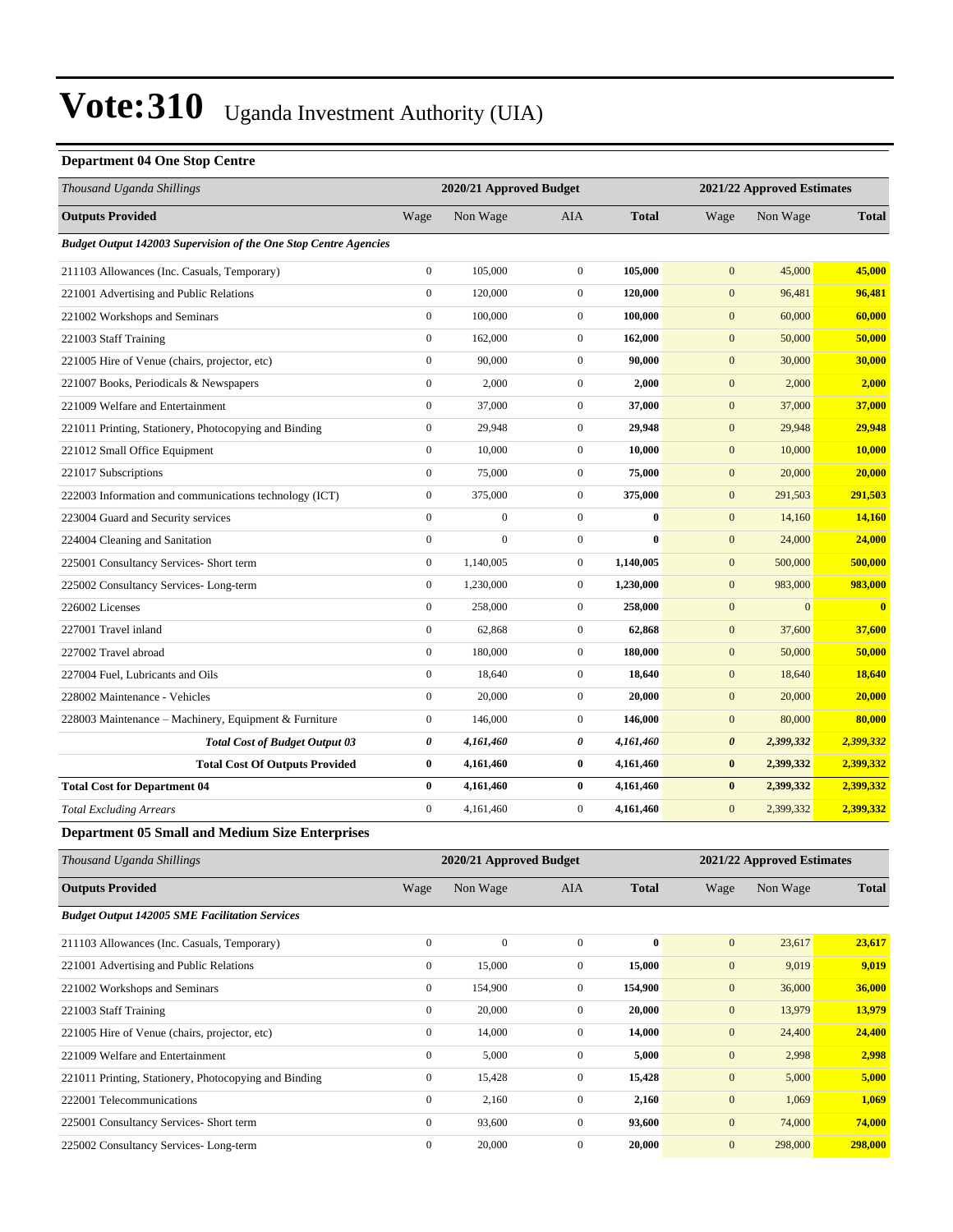| 226002 Licenses                                              | $\mathbf{0}$            | $\mathbf{0}$     | $\mathbf{0}$          | $\bf{0}$                   | $\mathbf{0}$          | 10,000       | 10,000                  |
|--------------------------------------------------------------|-------------------------|------------------|-----------------------|----------------------------|-----------------------|--------------|-------------------------|
| 227001 Travel inland                                         | $\boldsymbol{0}$        | 66,123           | $\mathbf{0}$          | 66,123                     | $\mathbf{0}$          | 37,622       | 37,622                  |
| 227002 Travel abroad                                         | $\overline{0}$          | 41,596           | $\mathbf{0}$          | 41,596                     | $\mathbf{0}$          | 10,000       | 10,000                  |
| 227004 Fuel. Lubricants and Oils                             | $\mathbf{0}$            | 43,800           | $\mathbf{0}$          | 43,800                     | $\mathbf{0}$          | 19,000       | 19,000                  |
| 228002 Maintenance - Vehicles                                | $\mathbf{0}$            | 14,000           | $\mathbf{0}$          | 14,000                     | $\mathbf{0}$          | 25,000       | 25,000                  |
| <b>Total Cost of Budget Output 05</b>                        | $\boldsymbol{\theta}$   | 505,607          | $\boldsymbol{\theta}$ | 505,607                    | $\boldsymbol{\theta}$ | 589,703      | 589,703                 |
| <b>Total Cost Of Outputs Provided</b>                        | $\bf{0}$                | 505,607          | $\bf{0}$              | 505,607                    | $\bf{0}$              | 589,703      | 589,703                 |
| <b>Total Cost for Department 05</b>                          | $\bf{0}$                | 505,607          | $\bf{0}$              | 505,607                    | $\bf{0}$              | 589,703      | 589,703                 |
| <b>Total Excluding Arrears</b>                               | $\overline{0}$          | 505,607          | $\boldsymbol{0}$      | 505,607                    | $\mathbf{0}$          | 589,703      | 589,703                 |
| Department 06 Industrial park facilitation services          |                         |                  |                       |                            |                       |              |                         |
| Thousand Uganda Shillings                                    | 2020/21 Approved Budget |                  |                       | 2021/22 Approved Estimates |                       |              |                         |
| <b>Outputs Provided</b>                                      | Wage                    | Non Wage         | <b>AIA</b>            | <b>Total</b>               | Wage                  | Non Wage     | <b>Total</b>            |
| <b>Budget Output 142002 Investment Facilitation Services</b> |                         |                  |                       |                            |                       |              |                         |
| 221001 Advertising and Public Relations                      | $\boldsymbol{0}$        | 18,000           | $\boldsymbol{0}$      | 18,000                     | $\mathbf{0}$          | 24,000       | 24,000                  |
| 221002 Workshops and Seminars                                | $\mathbf{0}$            | 30,000           | $\mathbf{0}$          | 30,000                     | $\mathbf{0}$          | 10,000       | 10,000                  |
| 221003 Staff Training                                        | $\boldsymbol{0}$        | 10,000           | $\boldsymbol{0}$      | 10,000                     | $\boldsymbol{0}$      | 10,000       | 10,000                  |
| 221008 Computer supplies and Information Technology (IT)     | $\boldsymbol{0}$        | $\boldsymbol{0}$ | $\mathbf{0}$          | $\bf{0}$                   | $\mathbf{0}$          | 10,000       | 10,000                  |
| 221009 Welfare and Entertainment                             | $\boldsymbol{0}$        | 37,000           | $\boldsymbol{0}$      | 37,000                     | $\mathbf{0}$          | 37,000       | 37,000                  |
| 221011 Printing, Stationery, Photocopying and Binding        | $\boldsymbol{0}$        | 7,260            | $\mathbf{0}$          | 7,260                      | $\mathbf{0}$          | 7,260        | 7,260                   |
| 223004 Guard and Security services                           | $\overline{0}$          | 86,680           | $\mathbf{0}$          | 86,680                     | $\mathbf{0}$          | 86,680       | 86,680                  |
| 225001 Consultancy Services- Short term                      | $\boldsymbol{0}$        | $\boldsymbol{0}$ | $\mathbf{0}$          | $\bf{0}$                   | $\boldsymbol{0}$      | 32,000       | 32,000                  |
| 225002 Consultancy Services-Long-term                        | $\mathbf{0}$            | 58,000           | $\mathbf{0}$          | 58,000                     | $\mathbf{0}$          | 58,000       | 58,000                  |
| 227001 Travel inland                                         | $\mathbf{0}$            | 70,234           | $\mathbf{0}$          | 70,234                     | $\mathbf{0}$          | 50,000       | 50,000                  |
| 227002 Travel abroad                                         | $\mathbf{0}$            | 18,000           | $\mathbf{0}$          | 18,000                     | $\mathbf{0}$          | $\mathbf{0}$ | $\overline{\mathbf{0}}$ |
| 227004 Fuel, Lubricants and Oils                             | $\boldsymbol{0}$        | 68,600           | $\mathbf{0}$          | 68,600                     | $\boldsymbol{0}$      | 50,000       | 50,000                  |
| 228001 Maintenance - Civil                                   | $\mathbf{0}$            | 239,087          | $\mathbf{0}$          | 239,087                    | $\mathbf{0}$          | 250,000      | 250,000                 |
| 228002 Maintenance - Vehicles                                | $\boldsymbol{0}$        | 47,000           | $\mathbf{0}$          | 47,000                     | $\mathbf{0}$          | 46,000       | 46,000                  |
| 228004 Maintenance – Other                                   | $\mathbf{0}$            | $\theta$         | $\mathbf{0}$          | $\bf{0}$                   | $\mathbf{0}$          | 20,000       | 20,000                  |
| <b>Total Cost of Budget Output 02</b>                        | 0                       | 689,861          | $\theta$              | 689,861                    | $\boldsymbol{\theta}$ | 690.940      | 690,940                 |

|                                     | <b>Total Cost of Budget Output 02</b> | 689.861 | 689.861 | 690.940<br>0 | 690,940 |
|-------------------------------------|---------------------------------------|---------|---------|--------------|---------|
|                                     | <b>Total Cost Of Outputs Provided</b> | 689.861 | 689.861 | 690,940      | 690,940 |
| <b>Total Cost for Department 06</b> |                                       | 689.861 | 689.861 | 690,940      | 690,940 |
| <b>Total Excluding Arrears</b>      |                                       | 689.861 | 689.861 | 690,940      | 690,940 |
|                                     |                                       |         |         |              |         |

|                                           | GoU        | <b>External Fin</b> | AIA          | <b>Total</b> | GoU        | <b>External Fin</b>  | <b>Total</b> |
|-------------------------------------------|------------|---------------------|--------------|--------------|------------|----------------------|--------------|
| <b>Total Cost for Sub-SubProgramme 20</b> | 6,031,780  | $\bf{0}$            | $\bf{0}$     | 6,031,780    | 4,526,347  | $\bf{0}$             | 4,526,347    |
| <b>Total Excluding Arrears</b>            | 6,031,780  |                     | $\mathbf{0}$ | 6.031.780    | 4.526.347  | $\overline{0}$       | 4,526,347    |
|                                           | GoU        | <b>External Fin</b> | AIA          | <b>Total</b> | GoU        | <b>External Fin.</b> | <b>Total</b> |
| <b>Grand Total for Vote 310</b>           | 19.351.637 | 155,552,402         | $\mathbf{0}$ | 174,904,040  | 23,174,186 | 45,253,556           | 68,427,742   |
| <b>Total Excluding Arrears</b>            |            |                     |              |              | 21,067,626 | 45,253,556           | 66,321,181   |